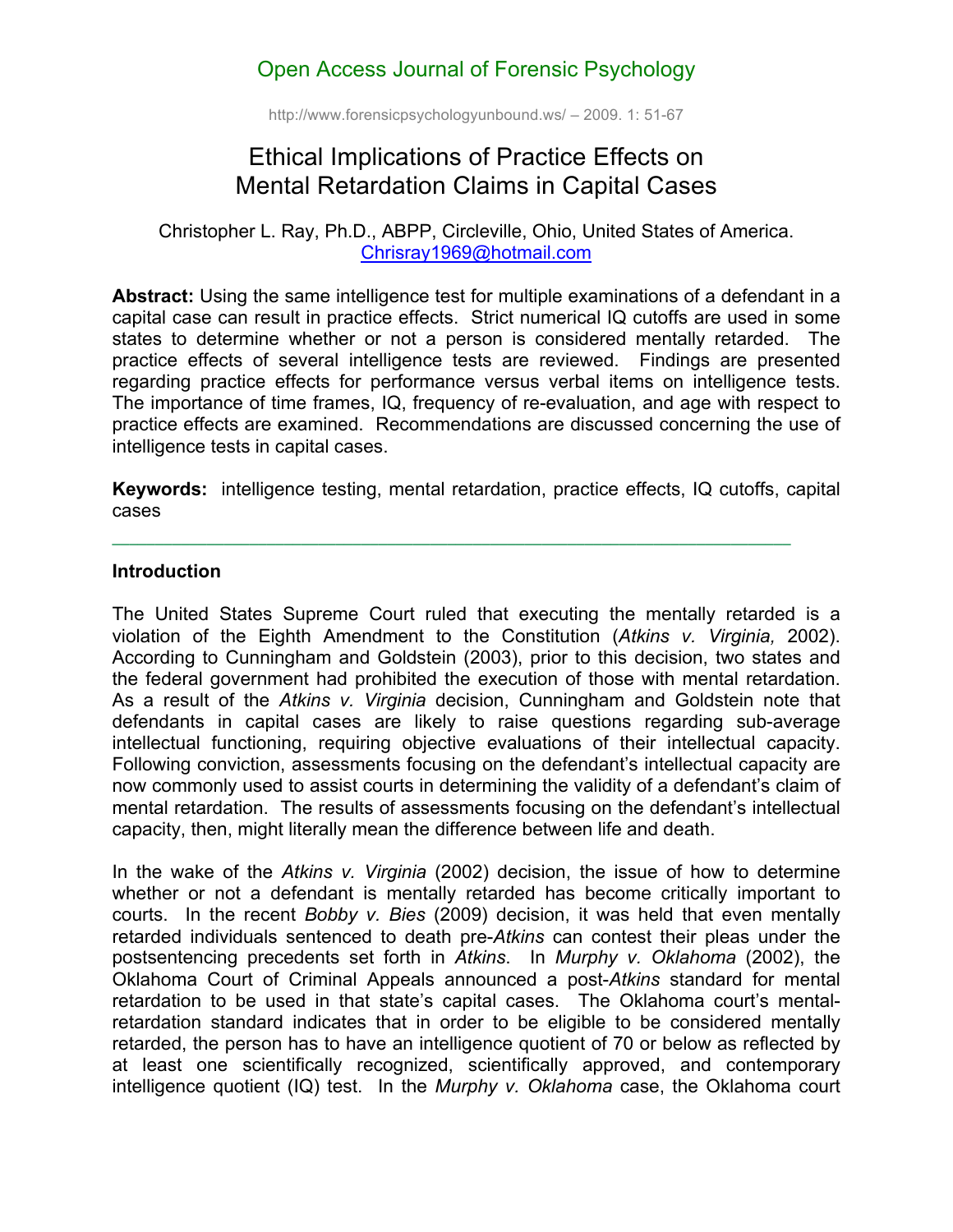emphasized the use of a set IQ cutoff, which has also been adopted by several other states such as Kentucky and Tennessee.

A key stipulation in *Murphy v. Oklahoma* (2002) is that defendants claiming mental retardation can be evaluated on *at least one* occasion. A complicating factor in multiple assessments of a defendant's IQ is a phenomenon called practice effects. For a myriad of reasons, including practice effects, it is possible for a defendant who scores at or below 70 at the time of initial testing to score above 70 on the same or similar instrument at the time of a subsequent testing. Such a rise in IQ scores could have an important impact on the defendant's fate, particularly in states such as Oklahoma where a defendant must score below 70 to be considered mentally retarded. Duvall and Morris (2006) point out that although the Arizona statute requires that the IQ determination take into account the margin of error for the test administered, this alone does not address the test–retest issue. Moreover, Duvall and Morris indicate that no state statute mandates that an evaluator retesting a defendant's intelligence communicate with prior evaluators to avoid multiple assessment of the defendant's intelligence using identical instruments. With knowledge of practice effects in hand, prosecutors, as Savage (2007) notes, can produce additional scores and other evidence to make the case that an inmate is smart enough to die.

The APA Ethics Code makes it clear that psychologists who perform assessments must consider all relevant test factors (American Psychological Association, 2002). More specifically, standard 9.06 indicates that, when interpreting assessment results, psychologists take into account the various test factors that might affect psychologists' judgments or reduce the accuracy of their interpretations. Moreover, the Ethics Code directs psychologists to indicate any significant limitations of their interpretations. The current review of the practice-effects literature clarifies how practice effects affect intelligence test scores. Moreover, this review examines the extent to which practice effects have an impact on a number of commonly administered intelligence tests and critical factors that influence practice effects. Recommendations are provided on how to examine the intelligence of defendants in capital cases at the time of retesting in an ethically appropriate manner.

## **Practice Effects Defined**

Dawes and Senior (2001) suggest that the lack of perfect reliability that is characteristic of all psychological tests means that no test score remains unchanged and, consequently, clinicians must distinguish between random test-score variability and systematic change. If a clinician becomes convinced that systematic change has occurred, then the basis of that change needs to be determined. Dawes and Senior indicate that improvement in intelligence test scores may be due to recovery of cognitive functions, statistical regression to the mean, or practice effects.

Kaufman (1994) reports that practice effects refer to gains in scores on cognitive tests that occur when a person is retested on the same instrument, or tested more than once on very similar ones. Thorndike (2005) agrees with Kaufman that memory or practice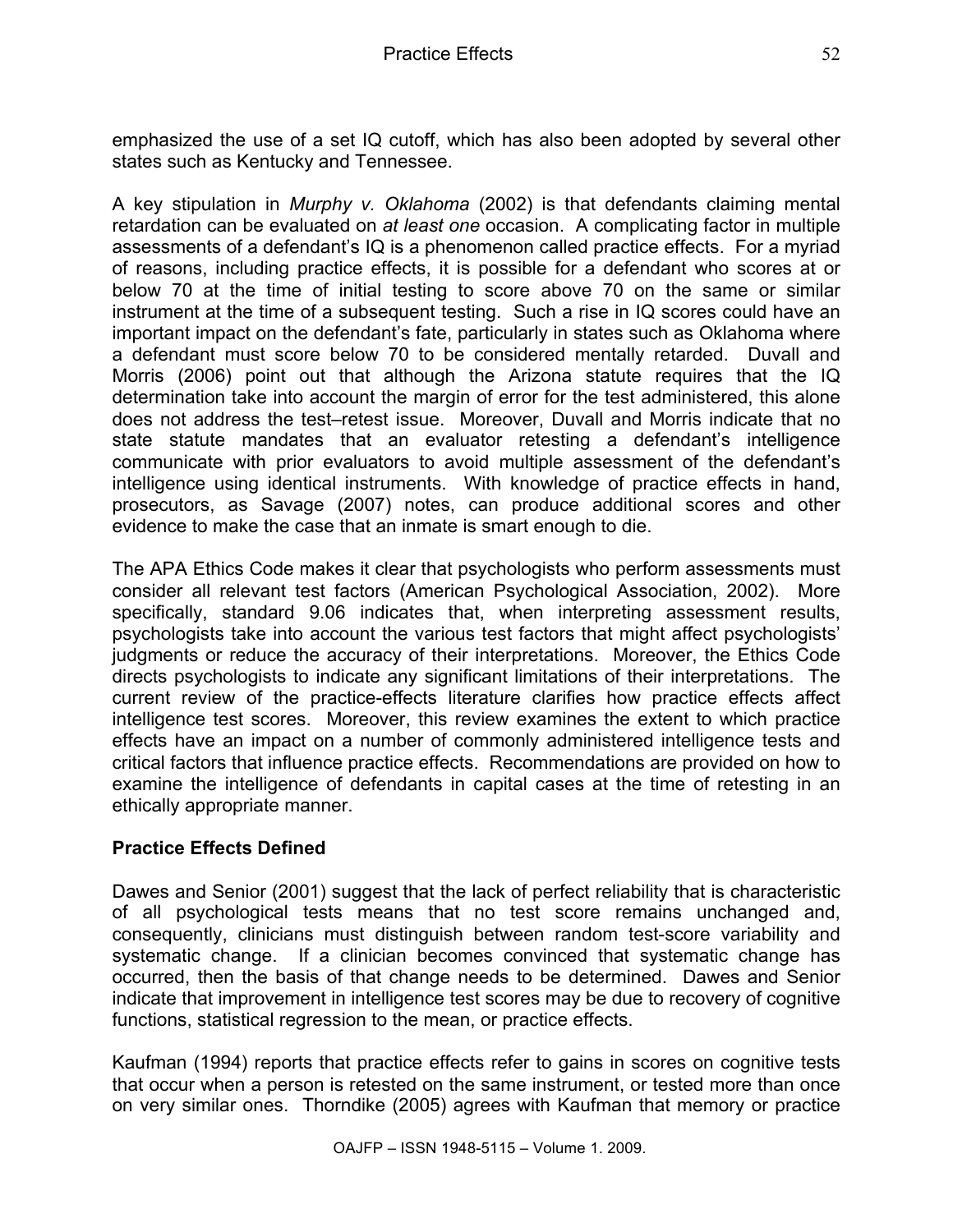effects may affect the consistency or stability of a particular score on a test as a description of an individual. Practice-effects gains are due to the experience of having taken the test previously and do not reflect growth or other improvement on the skills being assessed. Such practice effects, suggests Kaufman, denote an aspect of the test itself, a kind of systematic, built-in error that is associated with the specific skills the test measures. Forensic psychologists and other mental-health professionals who assess the intellectual functioning of defendants suspected of mental retardation in capital cases can choose from a wide variety of testing instruments. It is important for mentalhealth professionals involved in capital cases to be aware of the practice effects that occur in the intelligence tests that they choose to administer.

#### **Practice Effects for the Wechsler Scales**

Kaufman states that, in considering the Wechsler scales, the Vocabulary subset typically produces the smallest test-retest gain, and it is usually the most reliable Wechsler subtest. Kaufman also emphasizes that the expected increase of about 5 to 8 points in global IQ renders any score obtained on a retest as a likely overestimate of the person's true level of functioning—especially if the retest is given within about six months of the original test, or if the person has been administered a Wechsler scale (*any* Wechsler scale) several times in the course of a few years. Frumkin (2006) agrees there may be practice effects if intelligence tests such as the Wechsler scales are readministered in less than six months. Kaufman adds that the average range of gain scores makes it feasible for some individuals to gain as much as 15 IQ points due to practice alone.

Matarazzo, Carmody, and Jacobs (1980) reviewed the test-retest stability for the Wechsler Adult Intelligence Scale (WAIS; Wechsler, 1955). Matarazzo et al. found in their review of 11 test-retest studies of the WAIS that, regardless of large differences in samples and some long intervals of time, the results were consistent in indicating about 2 IQ points of gain on the Verbal Scale and 7 to 8 points on the Performance Scale. The intervals ranged from 1 week to 13 years, the mean ages ranged from 19 to 70 years, and the samples included groups as diverse as brain-damaged elderly, mentally retarded, chronic epileptics, and college students. Matarazzo et al. suggested that Full-Scale IQ should be corrected on retest for an expected gain of 5 points due to practice effects.

The *Wechsler Adult Intelligence Scale-Revised (WAIS-R) Manual* (Wechsler, 1981) indicates that test-retest coefficients were determined by administering the WAIS-R twice, with 2 to 7 weeks intervening between testings, to 71 individuals in a 25-34 year age group, and to 48 individuals in a 45-54 year age group. At ages 25-34, test-retest means for the Verbal, Performance, and Full Scale IQs differed by about 3, 9, and 7 points, respectively. At ages 45-54, the differences between the IQ means for the three Scales were 3, 8, and 6 points, respectively. According to the WAIS-R manual, these gains revealed a practice effect when retesting an individual over a short time.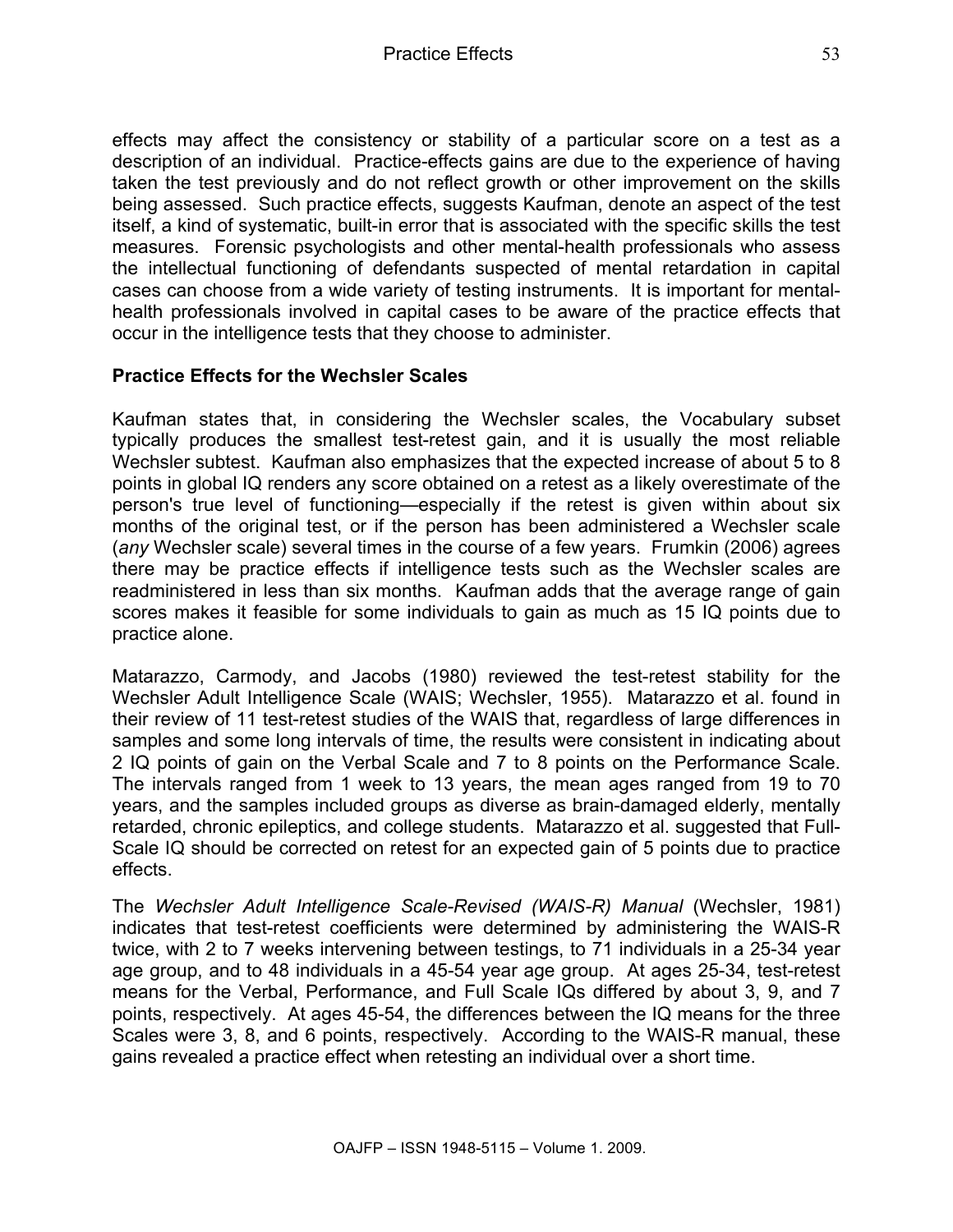In their examination of the WAIS-R, Rapport, Brines, Axelrod, and Theisen (1997) examined the differential effects of practice as a function of Full Scale IQ over four administrations of the WAIS-R. Rapport et al. found that previous exposure to the WAIS-R dramatically altered performance. Of note was that there was a preponderance of improvement occurring in Performance versus Verbal IQ and the discrepancy between gain in Performance versus Verbal IQ was particularly great at the first retest. Rapport et al. indicated that the development of alternate forms for the Performance subtests would address practice effects associated with memory for specific items. However, such a solution would not address increased task familiarity for subtests such as Block Design. According to Rapport et al., the disproportionate gain in Performance IQ for the WAIS-R likely reflects a vulnerability of the Wechsler performance subtests associated with bonus points awarded for speed of solution. It was further suggested that future tests combine the development of a parallel form with restandardization of bonus points awarded for speed at retest.

The Wechsler Adult Intelligence Scale – Third Edition (WAIS-III; Wechsler, 1997) is a well-researched and widely used intelligence test for adults. The updated version of the *WAIS-III/WMS-III Technical Manual* (Wechsler, 2002) indicates that a number of studies have been conducted to provide evidence of the WAIS-III's reliability and validity as a comprehensive measure of adult intellectual functioning. Of note is that the WAIS-III included a new nonverbal subtest, Matrix Reasoning, which does not have time limits. Matrix Reasoning was added to the Performance scale and replaced Object Assembly, which relied heavily on bonus points for quick performance. Moreover, the *Technical Manual* indicates that the number of items with time-bonus points on the WAIS-III was decreased in the existing subtests. The aforementioned changes were made to decrease the reliance of the Performance scale on quick performance and subsequent bonus points.

In a study listed in the updated version of the *WAIS-III/WMS-III Technical Manual*  (Wechsler, 2002)*,* participants were tested twice, with a test-retest interval averaging 34.6 days. The data from the updated *Technical Manual* indicate that the mean retest scores are higher than the scores from the first testing. These differences, mainly due to practice effects, are about 2.0-3.2 points on the Verbal IQ (VIQ) score, 3.7-8.3 points on the Performance IQ (PIQ) score, and 3.2-5.7 points for the Full-Scale IQ (FSIQ) score. In the *Technical Manual*, it is noted that smaller gains in retest performance would be expected with test-retest intervals of relatively longer duration. In general, the older pooled age group (i.e., 55-89 years) showed smaller retest gains than did the 16- 54 age group.

Groth-Marnat (2003) suggests that the reliabilities for the WAIS-III are generally quite high. However, Groth-Marnat indicates that, while test-retest reliabilities for the subtests of the WAIS-III indicate a high degree of temporal stability, there is still some degree of improvement on retesting because of practice effects. According to Groth-Marnat, the Full-Scale IQ on the WAIS-III was found to increase by 4.5 points, the Verbal IQ increased 2.4 points, and the Performance Scale increased by 6.5 points. Groth-Marnat notes that these increases are not only statistically significant, but may have clinical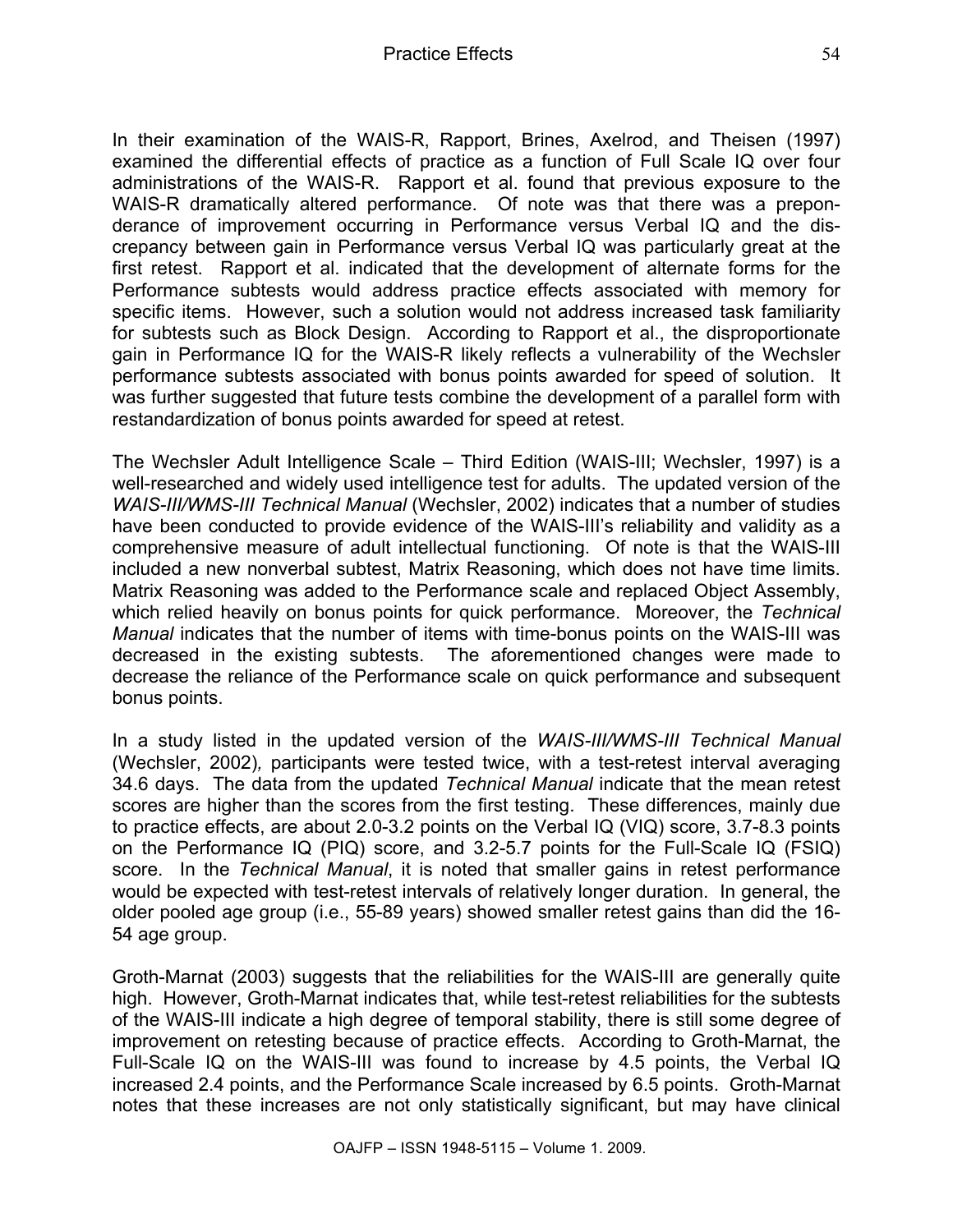significance when making inferences about the extent to which real improvement/deterioration has occurred for a particular examinee. According to Groth-Marnat, an examinee who has a Performance IQ increase of 6 points on retesting may not really be improving in his or her everyday functions, but is merely demonstrating practice effects. Kaufman and Lichtenberger (2002) suggest that a difference of 15 points (for ages 16 to 54) would be required to infer that there has been an actual improvement in abilities. Groth-Marnat notes that research with the WAIS-R indicates that these practice effects can occur up to nine months later even among head-injured patients.

Basso, Carona, Lowery, and Axelrod (2002) administered the WAIS-III to 51 participants at baseline and at an interval of either 3 or 6 months later. According to Basso et al., Full-Scale IQ (FSIQ), Verbal IQ (VIQ), Performance IQ (PIQ), Verbal Comprehension Index (VCI), Perceptual Organization Index (POI), and Processing Speed Index (PSI) scores improved significantly across time, whereas no significant change occurred on the Working Memory Index (WMI). Basso et al. add that, specifically, test scores increased approximately 3, 11, 6, 4, 8, and 7 points, respectively on the VIQ, PIQ, FSIQ, VCI, POI, and PSI for both groups and the degree of improvement was similar regardless of whether the inter-test interval was 3 or 6 months. Basso et al. conclude that these findings suggest that prior exposure to the WAIS-III yields considerable increases in test scores. As such, Basso et al. caution that users of the WAIS-III should interpret reevaluations across these intervals cautiously.

Less information on practice effects is available for the recently released Wechsler Adult Intelligence Scale – Fourth Edition (WAIS-IV; Wechsler, 2008c) than for the WAIS-III. According to the *WAIS-IV Technical and Interpretive Manual* (Wechsler, 2008b)*,*  evidence of test-retest stability for subtest, process, and composite scores was obtained by administering the WAIS-IV twice, with test-retest intervals ranging from 8-82 days and a mean interval of 22 days. The test-retest reliability was estimated for four age bands (16-29, 30-54, 55-69, and 70-90) using Pearson's product-moment correlation. The average stability coefficients for all ages were calculated using Fisher's z transformation. The data suggest that the mean retest scores for all subtests are higher than the scores from the first testing. In general, test-retest gains are less pronounced for the Verbal Comprehension and Working Memory subsets than the Perceptual Reasoning and Processing Speed subtests. These results are generally consistent with those reported for the WAIS-III. As is true with the WAIS-III, test-retest reliabilities for the subtests and composite scores of the WAIS-IV show a high degree of temporal stability with some degree of improvement on retesting due to practice effects.

The WAIS-IV follows the tradition of the WAIS-III in its attempt to deemphasize time bonuses. For example, the *WAIS-IV Technical and Interpretive Manual* (Wechsler, 2008b) indicates that the number of Block Design items with time bonus points was reduced. Moreover, the use of time bonuses on Arithmetic was eliminated. Such modifications appear useful in reducing the tendency of performance items to be more susceptible than verbal items to practice effects.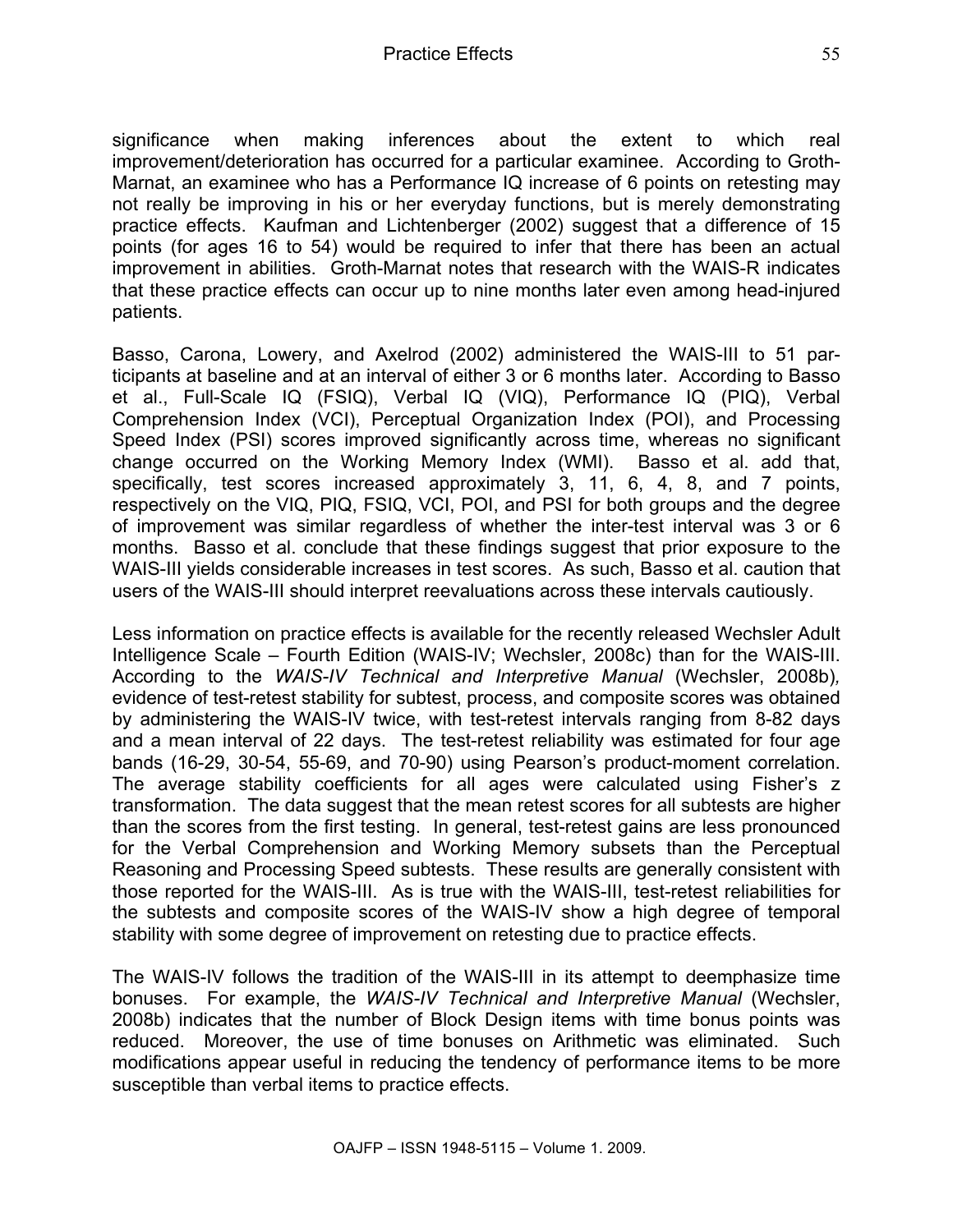According to the *WAIS-IV Administration and Scoring Manual* (Wechsler, 2008a)*,* the shortest test-retest interval that will not result in significant practice effects on the WAIS-IV has not yet been determined. Of note is that the WAIS-IV contains three new subtests including Visual Puzzles, Figure Weights, and Cancellation. In the *Administration and Scoring Manual* it is noted that, if a retest of the WAIS-IV is necessary after a short time interval, supplemental subtests that were not used in the initial evaluation may be substituted for those administered in the initial evaluation. It is further indicated in the *Administration and Scoring Manual* that utilizing supplemental subtests is particularly important for subtests in the Perceptual Reasoning and Processing Speed scales of the WAIS-IV because they show the greatest practice effects after short time intervals. For the Perceptual Reasoning scale, at retest an examiner could substitute Figure Weights for Block Design and Picture Completion for Matrix Reasoning. Moreover, for the Processing Speed scale, Cancellation could be substituted for Coding or Symbol Search.

## **Practice Effects for the Stanford–Binet Intelligence Scales**

The Stanford-Binet Intelligence Scales—Fifth Edition (SB5) is a widely used assessment tool for measuring intelligence (Roid, 2003). According to Roid, a key advantage of this intelligence test's most recent revision is that it includes improved lowend items for better measurement of young children or adults having mental retardation. Sbordone, Saul, and Purisch (2007) report that the range of the SB5 was expanded to allow the assessment of very low and very high levels of cognitive ability. Roid and Barram (2004) indicate that the practice effects on the SB5 were smaller than expected. For example, the nonverbal IQ of the SB5 showed shifts of only 2 to 5 points as compared to the 4 to 13 points on the Performance IQ of the Wechsler scales (i.e., the WAIS-III and WISC-III). Roid and Barram add that the lower shift, and thus practice effect, is even more notable given that the retest period for the SB5 was 5 to 8 days versus 23 to 35 days on average for the Wechsler scales.

Sbordone et al. (2007) agree with Roid and Barram (2004) that the practice effects for the SB5 are minimal. More specifically, Sbordone et al. suggest that the practice effects amounted to a Full-Scale IQ improvement of typically 2 to 4 points. Sbordone et al. emphasize that the SB5's minimal practice effects, minimal floor or ceiling effects, and excellent reliability make the test ideal for testing low functioning adults. Moreover, Roid and Barram indicate that the implications of the lower practice effect on the SB5 are that retesting can be done earlier on the SB5 than on other IQ batteries. More specifically, Roid and Barram report that retesting on the SB5 can occur in as little as 6 months rather than the typical one year delay.

## **Beta-III Practice Effects**

The Beta III (Kellogg & Morton, 1999) is the revision of the Revised Beta Examination-Second Edition (Beta-II; Kellogg & Morton, 1978). The Beta-III is a group-administered, nonverbal test designed for use with individuals in the general population or with individuals who are non-English speakers, relatively illiterate, or who have language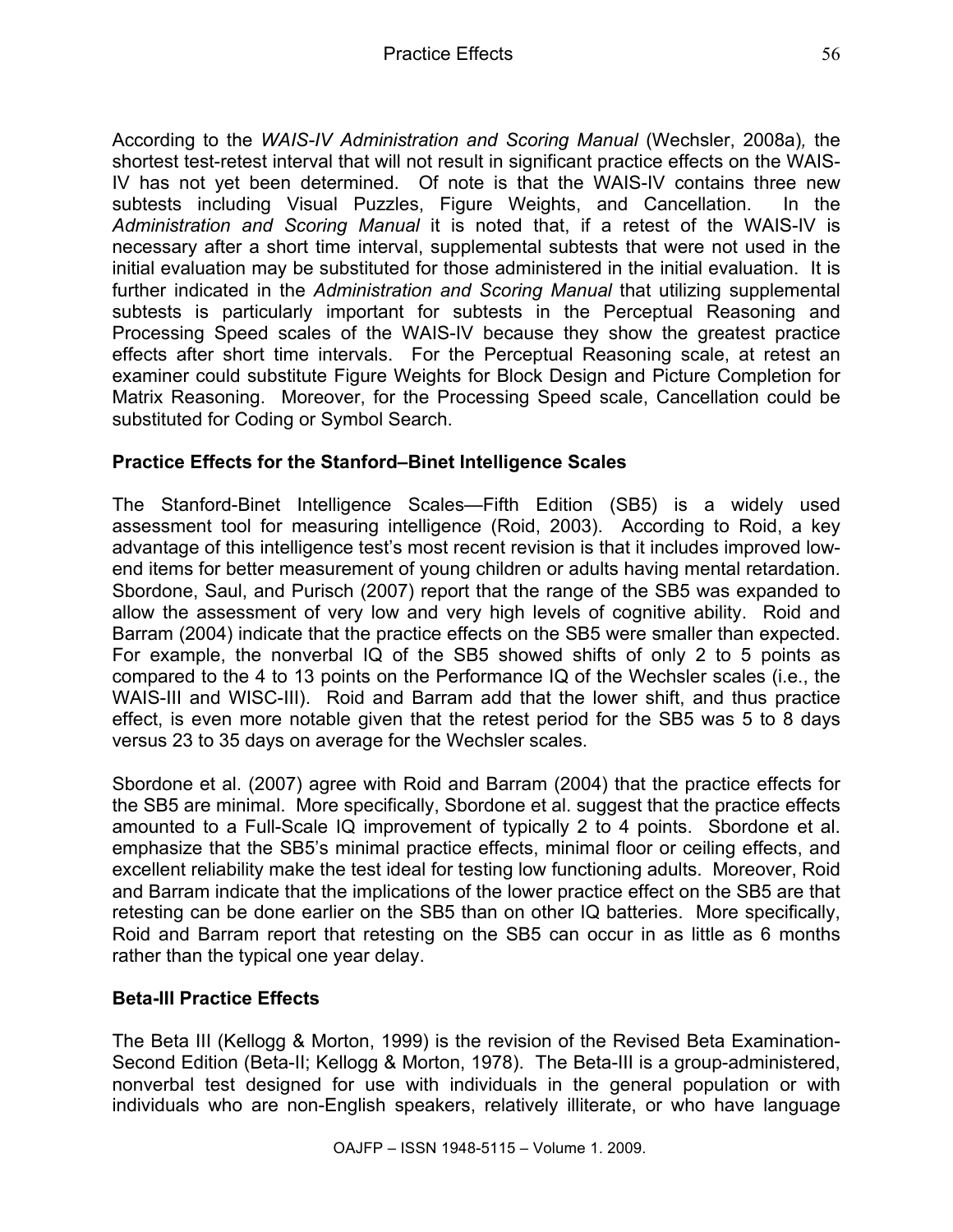difficulties. Since some individuals suspected of mental retardation struggle with language difficulties and/or literacy, it was deemed important to review a nonverbal intelligence test such as the Beta-III. Kellogg and Morton report that the reliability of scores from the Beta-III was assessed by the test-retest method. The sample consisted of 204 participants, tested between 2 and 12 weeks. The coefficients were displayed in three age-bands: 16-24, 25-54, and 55-89. The resulting coefficients were .87, .82, and .90, respectively, for the three age bands. When corrected for restriction of range, the coefficients were .91, .90, and .91, respectively. Kellogg and Morton note that the Beta-III IQ scores at the second testing are significantly higher than those at the first testing. According to Kellogg and Morton, for the overall sample, the discrepancy between the first and second testing is 7 points, which is mainly due to practice effect.

The sixteenth edition of the *Mental Measurements Yearbook* contains a review of the Beta-III by Soares. In the review, Soares suggests that it is possible that memory and practice effects might have influenced the Beta-III scores at the time of retest.

In summary, the available information indicates that practice effects are one of many factors that impact the stability of test scores. In general, the WAIS-R, WAIS-III, WAIS-IV, SB5, and Beta-III scores demonstrate adequate stability across time for all age groups. However, the available research indicates that most intelligence tests are influenced by practice effects. In the test-retest studies found in the test manuals for the WAIS-R, WAIS-III, WAIS-IV, SB5 and Beta-III, the mean retest scores of the subjects are higher than the scores from the time of the first testing. These differences can be attributed to practice effects. Somewhat surprisingly, such practice effects are less apparent on the SB5.

#### **Larger Effects for Performance Items**

Gains on retest are likely to be larger on performance items because examinees can develop problem-solving strategies that can be applied to the same or similar problems (Kaufman, 1994; Sattler, 2001). Sattler states that puzzles and block designs, for example, may be solved more easily on a repeated administration because the individual is familiar with the materials and can re-employ more efficiently problemsolving strategies that prove successful. Kaufman (1994) notes that, when considering the Wechsler subtests, Picture Arrangement and Object Assembly tend to produce large practice effects, and these tasks are consistently among the least reliable Wechsler subtests. Rapport et al. (1997) note that practice effects are particularly likely to occur on performance tests like Object Assembly, since such tests have an easily remembered single solution. Sattler indicates that another factor contributing to greater changes in performance scores is the importance of speed in determining an individual's score. Many tests are timed, and bonus points are awarded for correctly completing the items quickly.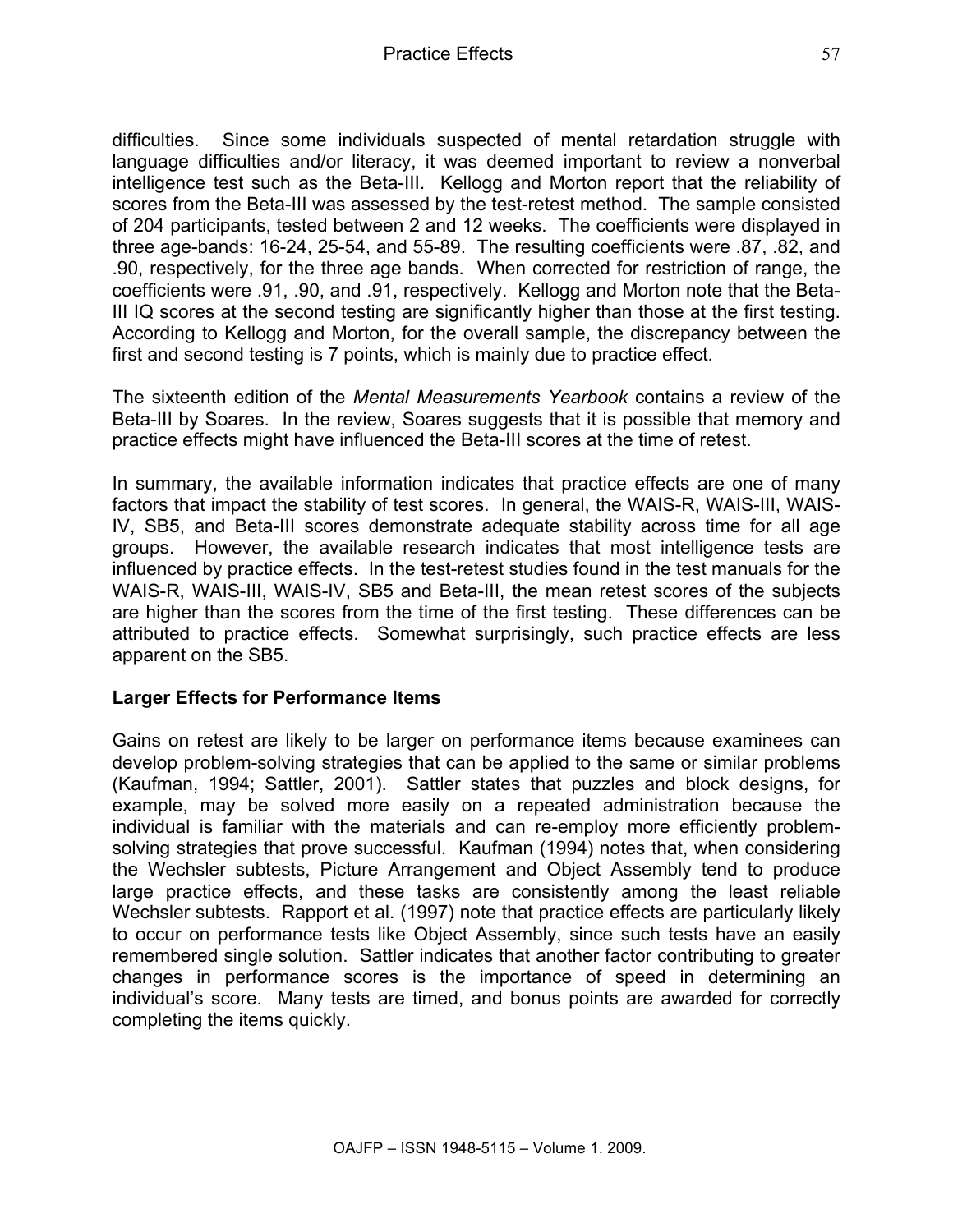## **The Importance of Timeframes in Examining Practice Effects**

The test-retest studies on the reviewed intelligence tests involved relatively short timeframes. However, Basso et al. (2002) found that practice effects on the WAIS-III were still apparent at 3 and 6 months. Thus, practice effects for the reviewed tests are most evident in relatively short time frames. However, smaller gains in retest performance would be expected with test-retest intervals of relatively longer duration. As noted by Kaufman (1994), intervals that are relatively long, (e.g., over six months), permit the test taker to not remember most aspects of the test's content, which, in turn, reduces the magnitude of the practice effects. Given the available information, practice effects should be taken into account in the interpretation of intelligence test scores, especially when retesting occurs within six months to one year of the initial testing procedure. Practice effects could imply the presence of intellectual growth when no such growth has actually occurred.

#### **The Impact of IQ on Practice Effects**

The available research indicates that an individual's IQ at the time of initial testing has an impact on the extent to which practice effects will influence test scores at the time of retest. Shatz (1981), for example, suggested that individuals with cerebral dysfunction are not expected to show practice effects with a single retesting. According to Mitrushina and Satz (1991), individuals with dementia can be expected to show further deterioration rather than improvement on follow-up evaluations of cognitive functioning. However, Mitrushina and Satz note that this assumption has some practical limitations stemming from repeated use of the same cognitive measures on initial and follow-up evaluations. According to Mitrushina and Satz, due to the influence of practice effects, an increase at retest does not necessarily reflect improvement in cognitive functioning, and retaining the same or similar scores at retest would not necessarily indicate a lack of decline because practice effects may counterbalance cognitive decline.

Rapport et al. (1997) found that practice effects appear to have less of an impact on individuals with lower IQs than for individuals with higher IQs. More specifically, differential effects of practice over four administrations of the WAIS-R were examined by Rapport et al. as a function of Full-Scale IQ at initial testing. In Rapport et al.'s study, participants were tested at 2-week intervals and a repeated measures analysis of variance indicated that Average and High-Average groups made greater gains across retest intervals than did the Low-Average group.

A prosecutor might argue that courts should not be concerned with practice effects among individuals who are thought to be mentally retarded since being administered an intelligence test on multiple occasions has less of an impact on their scores than for individuals with higher IQs. Although individuals with low IQs might not demonstrate as much benefit from practice effects as individuals with higher IQs, this does not change the fact that individuals with low IQs might show enough of an increase at retest to place them above the 70 IQ threshold some states have established as representing mental retardation.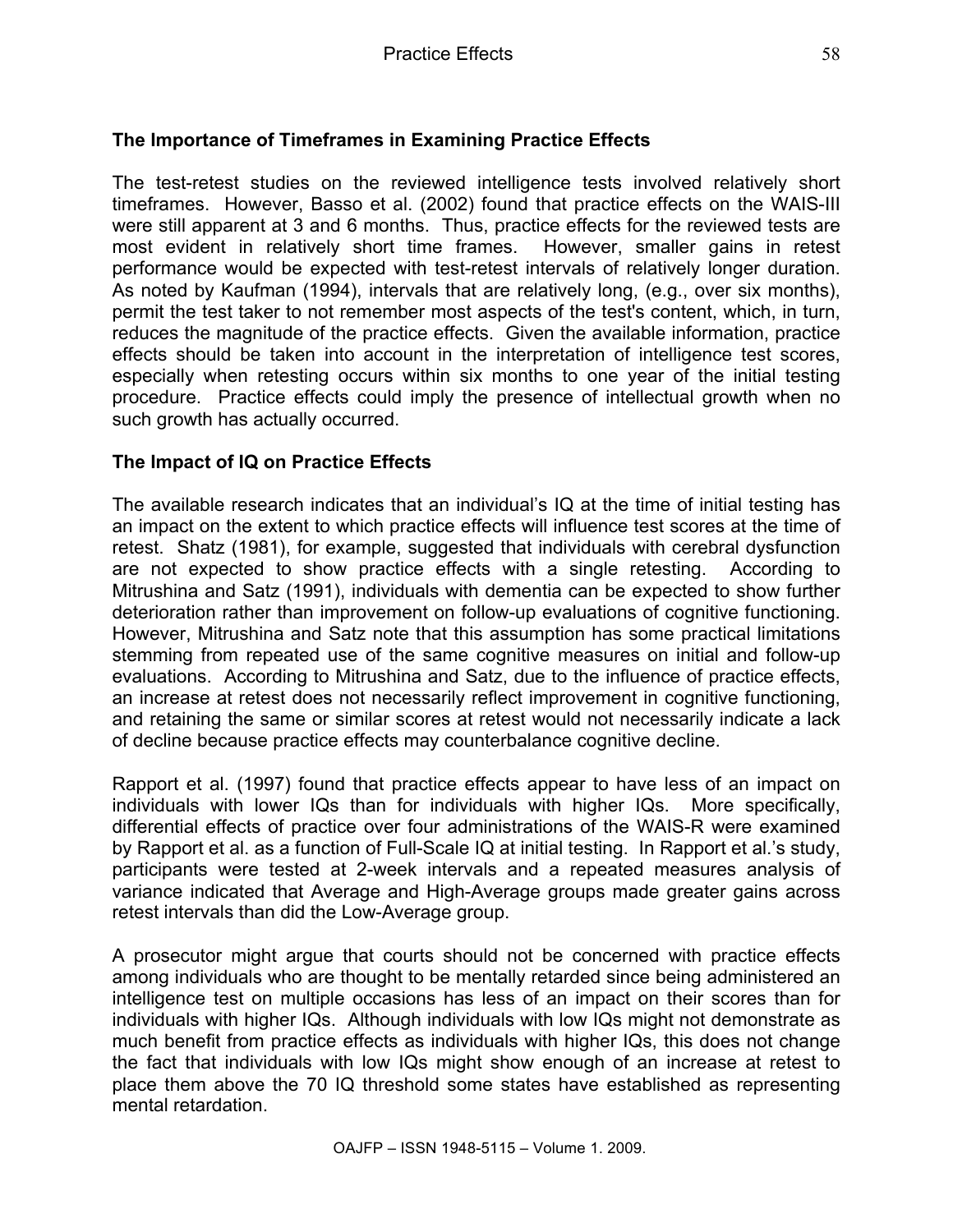## **Frequency of Re-evaluation**

In the aforementioned research by Rapport et al. (1997), across groups, gains on the WAIS-R were greater at the first retest than at the second or third retest. This finding flies in the face of the logical assumption that performance should improve over time as the areas being assessed become increasingly familiar. Theisen, Rapport, Axelrod, and Brines (1998) examined practice effects over four administrations of the immediate (I) and delayed (II) portions of three subtests of the Wechsler Memory Scales-Revised (WMS-R). The greatest increase in scores occurred at the first retest session, whereas increases of smaller magnitudes occurred at Sessions 3 and 4. Similarly, Ivnik et al. (1999) administered the WAIS-R as a part of a larger test battery yielding five cognitive factors. Ivnik et al. examined cognitively normal older persons (over age 54) at test intervals of 1 and 2 years. For persons tested at 1- to 2-year intervals, practice effects were demonstrable only between the first and second assessments. Thus, on a variety of cognitive measures including the Wechsler scales, after the second assessment, practice effects tend to level off.

## **The Age Effect**

Research has demonstrated that practice effects on measures of general intelligence change as people grow older. For example, as noted in the updated *WAIS-III/WMS-III Technical Manual* (Wechsler, 2002), the 55-89 year-old age group showed smaller retest gains on the WAIS-III than did the 16-54 age group. Moreover, in his examination of different studies that assessed normal elderly adults, Shatz (1981) noted that gain on retest did not exceed 2 IQ points, which is lower than the gain of 5 Full-Scale IQ points at retest for adults noted by Matarazzo et al. (1980). Dikmen, Heaton, Grant, and Temkin's (1999) research also shows that, on tests of cognitive ability, younger participants tend to benefit more from practice.

The age span reviewed by Shatz (1981) was limited to ages 19 through 70. Mitrushina and Satz (1991) examined the magnitude of practice effects in repeated administration of neuropsychiatric measures, including the WAIS-R Performance Intelligence Quotient (PIQ), which tap different cognitive domains in 122 normal elderly subjects between the ages of 57 and 85. The subjects were evaluated over three annual testing probes. Mitrushina and Satz found that individuals age 57 to 65 demonstrate remarkable improvement on the retest with WAIS-R Performance subtests that can be attributed to practice effects while 66 to 75-year-old people are less likely to show a practice effect. Mitrushina and Satz also found that people over the age of 75 do not benefit from previous exposure to the tests and demonstrate decline at retest. Mitrushina and Satz further suggest that a practice effect is not evident in Verbal subsets for any elderly age group. Mirushina and Satz's study indicates that practice effects should not be considered independent of the population being examined.

Ronnlund and Nilsson (2006) examined aging patterns in the WAIS-R Block Design Test (BDT) cross-sectionally and longitudinally. The cross-sectional analyses indicated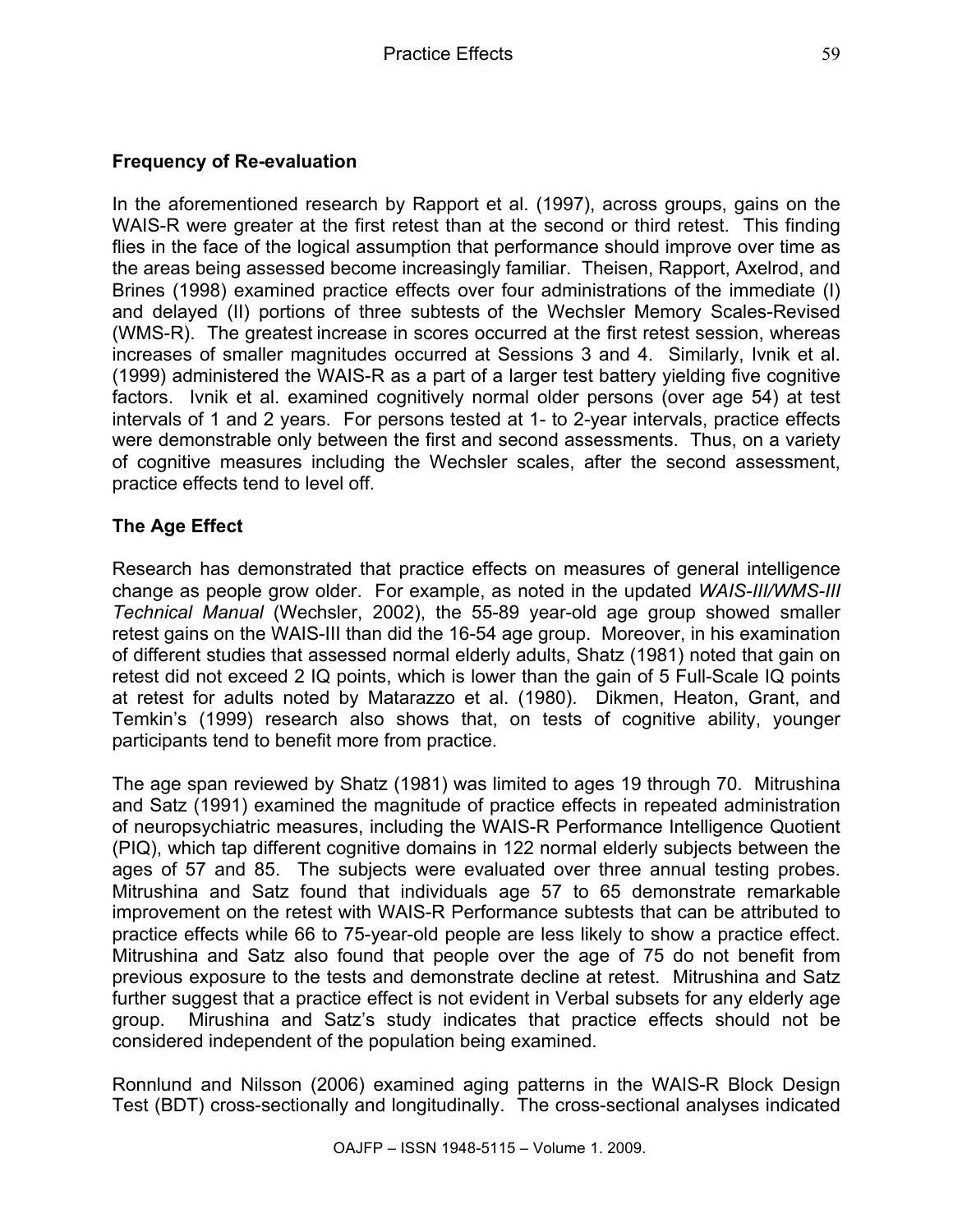a gradual age-related deterioration from 35 to 85 years. The longitudinal data, on the other hand, showed stable performance from age 35 to 55, even when minor practice effects were adjusted for, and decline past age 55. Of note was that the longitudinal data were suggestive of little, if any, decrement in mean-level performance before age 60.

#### **Implications for Practice**

The aforementioned review suggests that courts ordering follow-up cognitive capacity evaluations of individuals on death row should not receive a follow-up examination with the same intelligence test within a relatively short time frame. This review further indicates that, even for longer time frames such as 6 months to one year, practice effects can still have an impact on the defendant's IQ scores. A general rule of thumb is that most intelligence tests, with the possible exception of the SB5, should not be readministered within one year of the most recent test administration. As noted, the available research suggests that, even though the SB5 can be readministered earlier than other measures of intelligence, clinicians should still wait at least 6 months. Clinicians who are performing follow-up examinations within 6 months of the initial test administration should strongly consider the use of a different IQ test than was used at the time of the initial assessment of the defendant.

It was previously indicated that in some states specific cutoff scores are utilized to determine if a person should be considered mentally retarded. It is possible that knowledgeable prosecutors in such states might capitalize on information concerning practice effects by having defendants evaluated multiple times within relatively short time-frames. Clinicians considering performing IQ testing in capital cases in states with strict IQ cutoffs need to carefully consider the ethical implications of administering the same IQ test within a short time-frame. Duvall and Morris (2006) suggest that psychologists refuse appointments to provide assessments in those states whose statutes clearly violate sound psychometric practices. Although refusing an appointment is certainly an option worth considering, another possible solution would be to utilize a different intelligence test in circumstances when there is a requirement to administer IQ testing multiple times within a short period of time.

As noted, the *WAIS-IV Administration and Scoring Manual* (Wechsler, 2008a) suggests that clinicians can use the supplemental subtests of the WAIS-IV at the time of retest to substitute for certain subtests used in the initial evaluation. The *Administration and Scoring Manual* indicates that such a substitution method is particularly important for subtests in the Perceptual Reasoning and Processing Speed scales because they show the greatest practice effects after short time intervals. One problem with the substitution approach, however, is to what degree substituting alternate subtests will affect the Full-Scale IQ score. The *Administration and Scoring Manual* indicates that no more than two substitutions are allowed when deriving the Full-Scale IQ score. Moreover, each index score may only include one substitution. The *Administration and Scoring Manual* acknowledges that substitution introduces the risk of increased measurement error. Based on the limited number of allowed substitutions and the possibility of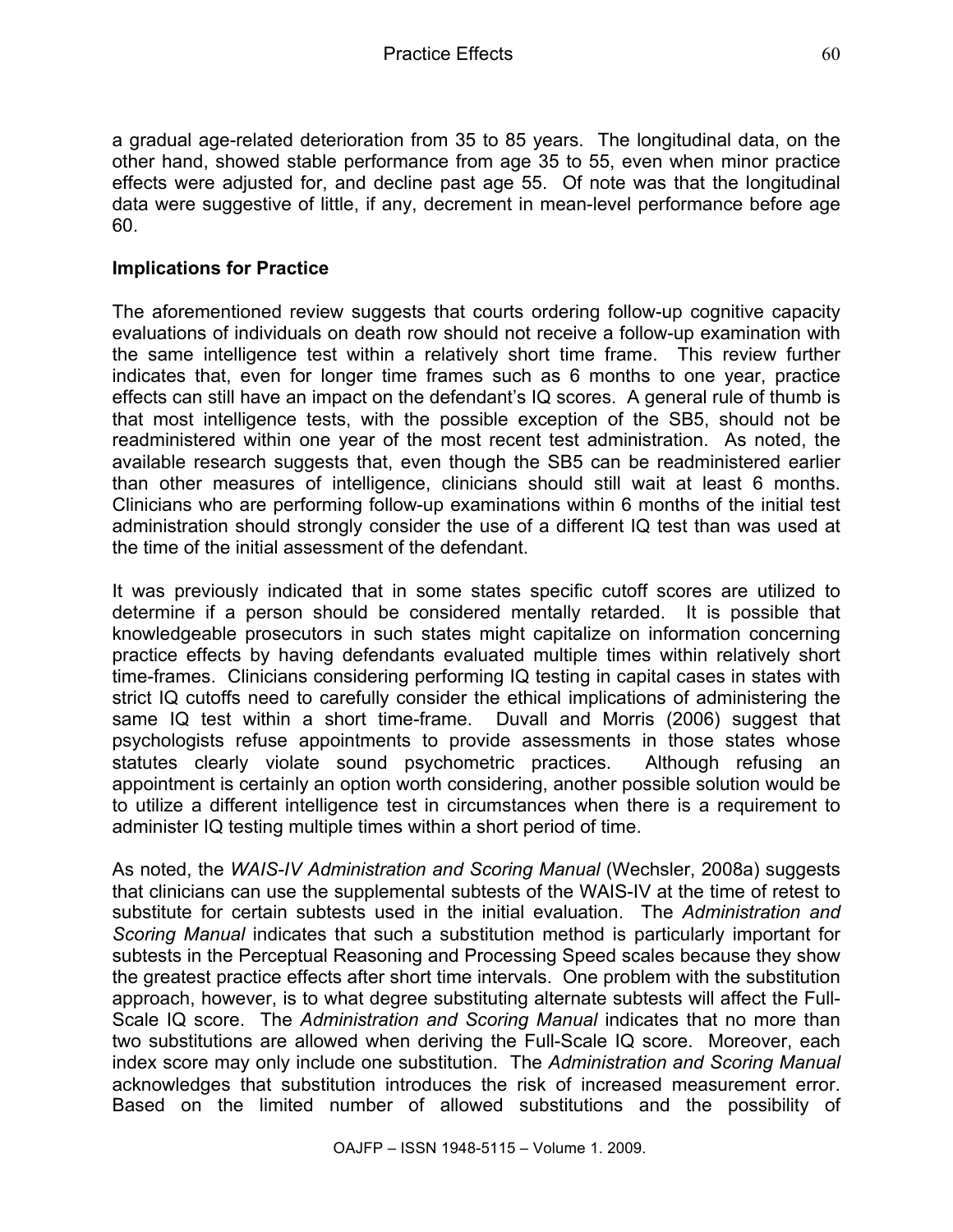measurement error, utilizing an entirely different IQ test at retest appears to be a more optimal solution to reduce the influence of practice effects.

Clinicians should communicate IQ test results in terms of confidence intervals. Researchers such as Matarazzo and Prifitera (1989) note that the magnitudes of the standard errors of measurement associated with intelligence tests such as the Wechsler scales highlight the risk of using a scaled score from one administration of an intelligence test. Matarazzo and Prifitera advocate that clinicians consider a band of scores extending two standard errors above and below the obtained score as a practical method of taking into account the standard error of measurement. Communicating IQ scores in terms of confidence intervals demonstrates to the court that an individual's IQ score varies and cannot accurately be characterized by a single number.

Iverson (2001) and Chelune (as cited in Dawes & Senior, 2001) have devised methods for evaluating meaningful change in test scores with regard to the WAIS-III. According to Dawes and Senior, the approaches described by Chelune and Iverson compute critical values above which systematic change, not attributable to practice, is detected. Dawes and Senior proposed a method that uses the standard error of prediction to estimate a 90% confidence interval band around the individual's predicted true score. According to Dawes and Senior, this method makes no assumptions regarding the magnitude of systematic causes of change such as practice and the confidence band computed is based solely upon the psychometric characteristics of the test. Dawes and Senior note that the confidence band indicates the range in which test scores are expected to vary as a consequence of their reliability and variability. Scores that fall outside of the band are interpreted as resulting from systematic change.

The aforementioned approaches by Iverson (2001), Chelune (as cited in Dawes & Senior, 2001) and Dawes and Senior generate confidence bands that can be useful in detecting systematic changes in test scores over time. Dawes and Senior point out that, unlike the approaches by Iverson and Chelune, which explicitly assume that practice effects must have influenced test scores in each and every application, the standard error of prediction approach has the advantage of utilizing psychometric characteristics that assume no systematic influences resulting in a measure that is much more sensitive to meaningful change. The confidence bands proposed in all three of these methods provide a means by which clinicians can limit the extent to which practice effects or other systematic changes affect the measurement of IQ scores over time. Such confidence bands would appear to be particularly useful in capital cases given the high stakes involved in such evaluations. Future research is needed to determine the applicability of the aforementioned confidence band approaches to the WAIS-IV and other commonly administered intelligence tests.

It is important for clinicians examining a defendant's intellectual functioning at retest to carefully consider external variables such as intelligence and age. As noted, the available research suggests that differential amounts of practice effects should be expected as a function of the defendant's age (Dikmen et al., 1999; Mitrushina & Satz, 1991; Ronnlund and Nilsson, 2006; Shatz, 1981) and competency level (Ivnik et al.,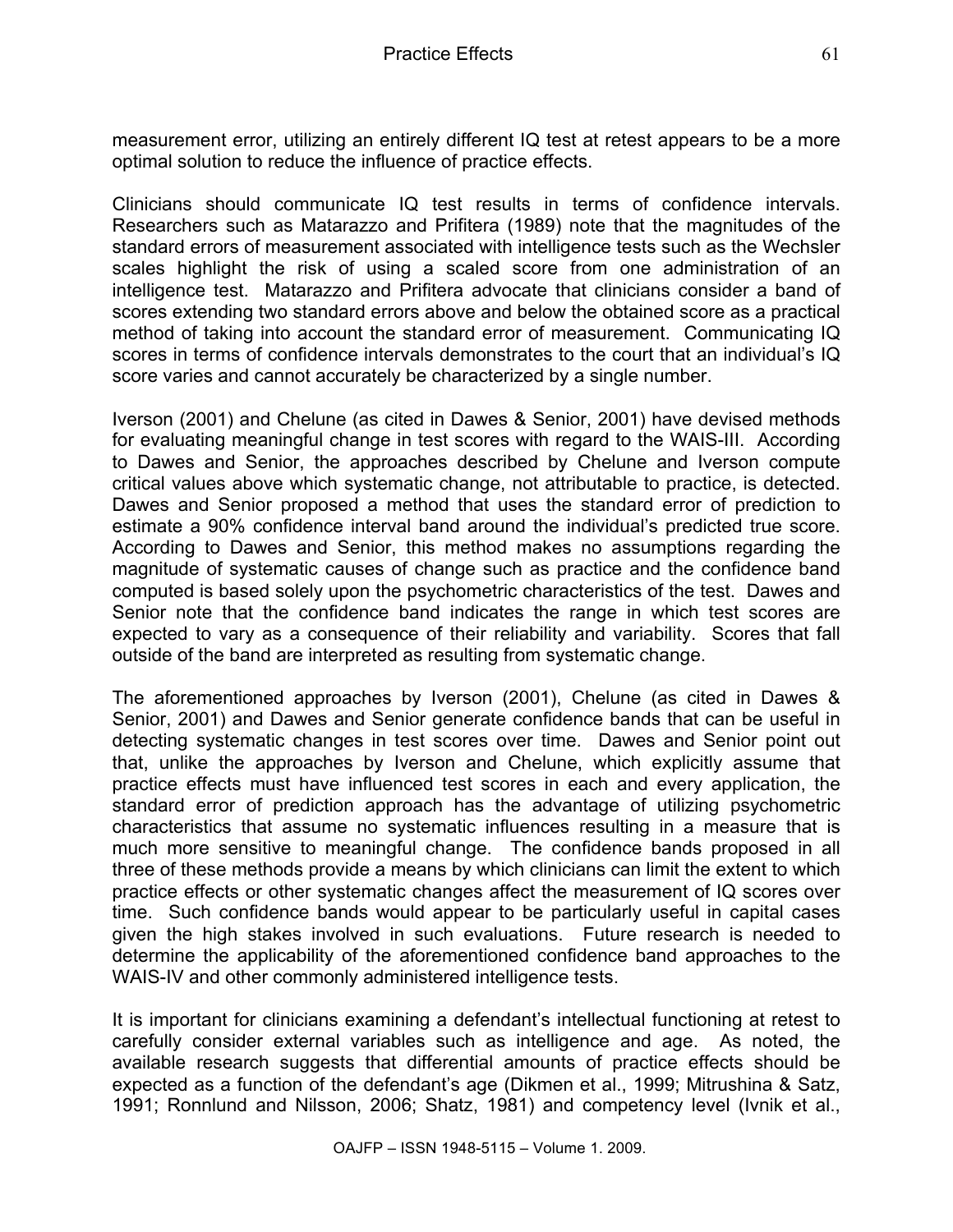1999; Mitrushina and Satz, 1991; Rapport et al., 1997; Shatz, 1981). Moreover, the research shows that practice effects appear to level off after the first retest (Ivnik et al., 1999; Rapport et al., 1997; Theisen et al., 1998). Based on this research, examiners would expect younger, more competent individuals to perform relatively better at the time of the first retest. Although the impact of these variables is difficult to measure with any degree of precision, at minimum clinicians need to communicate to the court in their evaluation reports the potential influence of age, competency, and the number of times the defendant has been retested on the defendant's test scores.

Before making conclusions concerning whether or not a particular defendant has mental retardation, careful record reviews are important. Obtaining appropriate collateral information is critical in establishing whether or not a person is mentally retarded because most definitions of mental retardation (e.g., the DSM-IV) suggest that the deficits need to be apparent at a relatively young age, typically prior to age 18. As such, clinicians should compare the current obtained test results to the available prior records and be sure to explain any score differences. Based on the influence of practice effects, it is possible for a defendant who has historically scored below 70 on prior examinations of intelligence to score above 70 if he or she is retested on the same IQ measure within a short time frame. Examining prior IQ results, then, can provide clinicians with a clearer picture of the accuracy of a defendant's IQ score at retest.

Another critical aspect of determining a person's IQ is through an examination of adaptive behavioral functioning. Again, most definitions of mental retardation, such as the definition in the DSM-IV, indicate that, to be considered mentally retarded, a person must have concomitant deficits in adaptive behavior. As such, it is important for clinicians to perform a thorough examination of the defendant's adaptive behavioral functioning using professionally valid and appropriate instruments. Many adaptive behavioral instruments rely on third-party ratings (e.g., Frumkin, 2006; Yalon-Chamovitz & Greenspan, 2005), which can introduce a potential for bias and inaccuracy. Another problem with the available adaptive-behavioral instruments cited by Frumkin is that they ask about activities that most defendants do not typically engage in. Moreover, Frumkin indicates that most of the available adaptive-behavioral instruments depend on ratings by informants who are not aware of the defendant's current functioning and none include norms developed to compare a defendant's scores with a correctional population. A full discussion of the difficulties associated with measuring adaptivebehavioral functioning is beyond the scope of this article. What is clear, however, is that, despite problems inherent in accurately measuring it, adaptive-behavioral functioning is important because it provides a more holistic examination of the defendant and minimizes sole reliance on IQ test scores in determining if a person meets criteria to be considered mentally retarded.

Based on the reviewed information, when clinicians assess the intelligence of defendants involved in capital cases, the following guidelines are recommended:

1. Determine what intelligence test was used in the initial assessment of intelligence.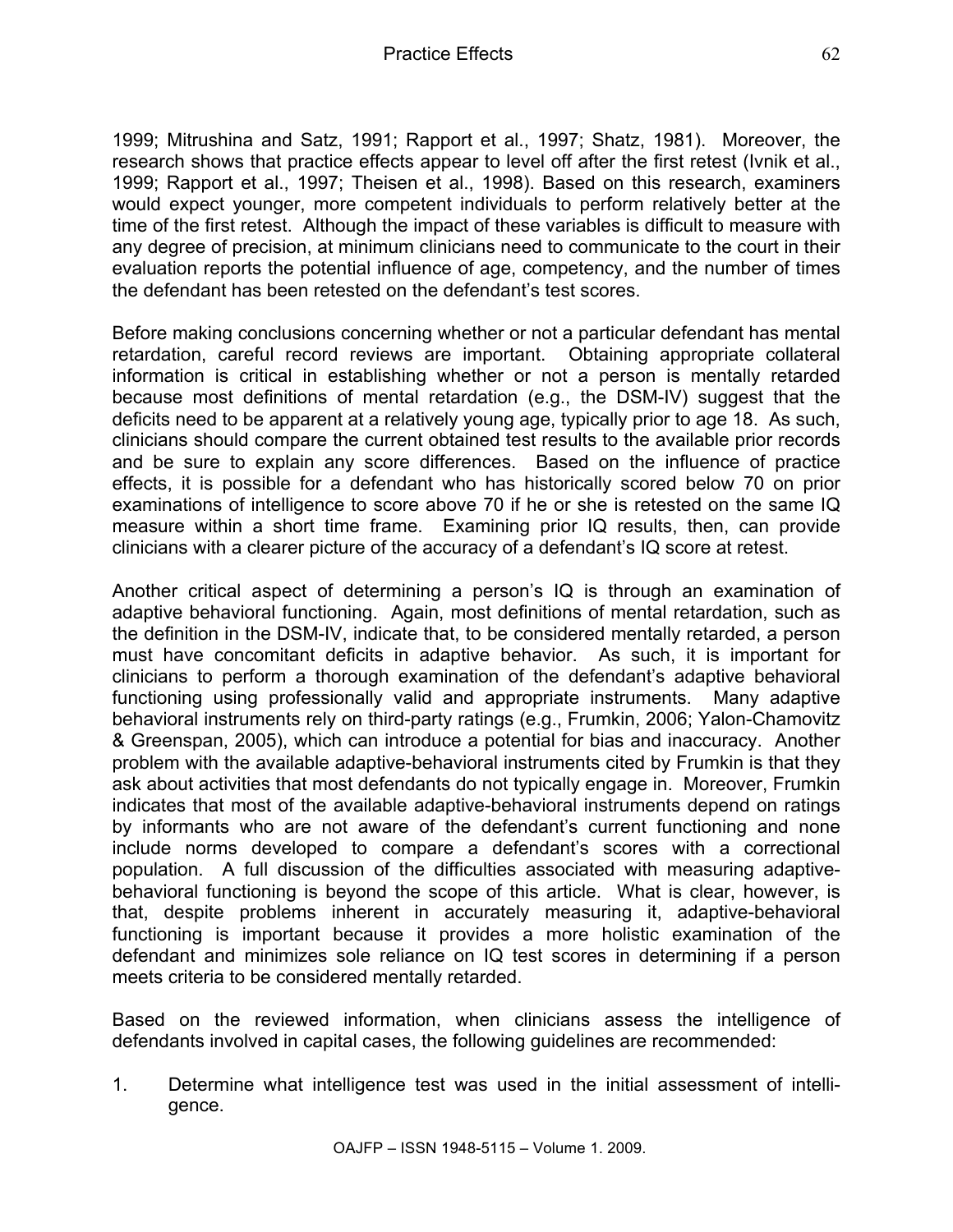- 2. If possible, use a different intelligence test at the time of retesting, particularly if the time frame is less than one year.
- 3. If the same intelligence test is used at retest, consider using supplemental subtests to substitute for subtests used in the initial evaluation.
- 4. Utilize adaptive behavioral testing and a careful review of the available collateral information in making conclusions about mental retardation.
- 5. Communicate IQ results in terms of confidence intervals and clarify possible practice effects in the report to the court.
- 6. Consider to what extent the examinee's initial IQ, age at the time of initial testing, and the number of times the examinee has been tested impact his or her current test results and communicate the influence of these variables to the court.
- 7. Consider refusing appointments to provide assessments of intelligence in states with statutes that clearly violate sound psychometric practices.

In summary, this review demonstrates that practice effects are often associated with artificial increases in intellectual test scores, particularly over relatively short time frames. Moreover, these increases can have a significant impact on whether or not a person is considered mentally retarded. Because mental retardation directly impacts the court's determination of whether or not the defendant is eligible to be put to death, clinicians assessing mental retardation in capital cases are ethically obligated to consider practice effects. Adhering to the aforementioned guidelines provides clinicians with practical methods to eliminate or minimize the extent to which practice effects impact whether or not a defendant is considered mentally retarded.

#### **Received on August 14, 2009; accepted on September 29, 2009; final version received on October 9, 2009.**

#### **References**

American Psychological Association. (2002). American Psychological Association ethical principles of psychologists and code of conduct. Retrieved from http://www.apa.org/ethics/code2002.html

*Atkins v. Virginia*, 536 U.S. 304 (2002).

Basso, M. R., Carona, F. D., Lowery, N., & Axelrod, B. N. (2002). Practice effects on the WAIS-III across 3 and 6-month intervals. *The Clinical Neuropsychologist, 16(1),*  57-63.

*Bobby v. Bies*, 129 S. Ct. 2145 (2009).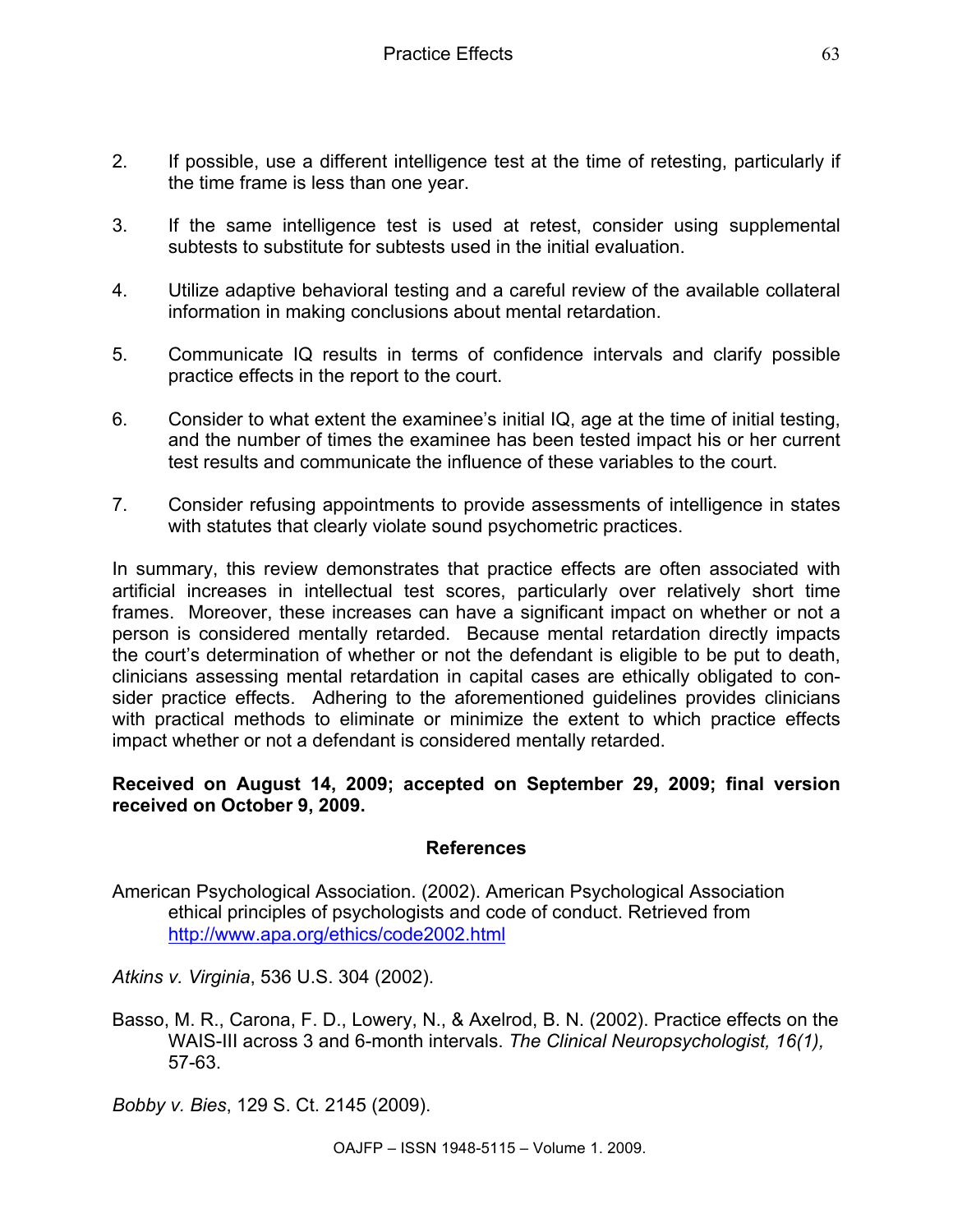- Cunningham, M. D., & Goldstein, A. M. (2003). Sentencing determinations in death penalty cases. In A. Goldstein (Ed.), *Forensic psychology* (Vol. 11, pp. 407-436). New York: John Wiley.
- Dawes, S., & Senior, G. (2001, October). *Lessons from the WAIS-III: 3 issues when retesting with the WAIS-III.* Poster session presented at the 7<sup>th</sup> annual conference of the APS College of Clinical Neuropsychologists. Melbourne, Australia. Retrieved from http://www.usq.edu.au/users/senior/Posters/WAIS-III%20Retest.htm.
- Dikmen, S. S., Heaton, R. K., Grant, I., & Temkin, N. T. (1999). Test–retest reliability and practice effects of Expanded Halstead–Reitan. *Journal of the International Neuropsychological Society*, *5*, 346–356.
- Duvall, J. C., & Morris, R. J. (2006). Assessing mental retardation in death penalty cases: Critical issues for psychology and psychological practice*. Professional Psychology: Research and Practice, 37(6),* 658–665.doi: 10.1037/0735- 7028.37.6.658
- Frumkin, I. B. (2006). Challenging expert testimony on intelligence and mental retardation. *The Journal of Psychiatry & Law, 34*, 51-71.
- Groth-Marnat, G. (2003). *Handbook of psychological assessment (4th ed.)*. Hoboken, New Jersey: Wiley & Sons.
- Ivnik, R. J., Smith, G. E., Lucas, J. A., Petersen, R. C., Boeve, B. F., Kokmen, E., & Tangalos, E. G. (1999). Testing normal older people three or four times at 1 to 2 year intervals: Defining normal variance. *Neuropsychology*, *13*, 121-127.
- Kaufman, A. S. (1994). Practice effects. In R. J. Sternberg (Ed.), *Encyclopedia of human intelligence: Vol. 2*. (pp. 828-833). New York: Macmillan.
- Kaufman, A. S., & Lichtenberger, E. O. (2002). *Assessing adolescent and adult intelligence*. Boston: Allyn & Bacon.
- Kellogg, C. E., & Morton, N. W. (1978). *Revised Beta Examination—Second Edition*. San Antonio, TX: The Psychological Corporation.
- Kellogg, C. E., & Morton, N. W. (1999). *Beta-III manual*. San Antonio, TX: The Psychological Corporation.
- Matarazzo, J. D., Carmody, T. P., & Jacobs, L. D. (1980). Test-retest reliability and stability of the WAIS: A literature review with implications for clinical practice. *Journal of Clinical Neuropsychology*, *2*, 89–105.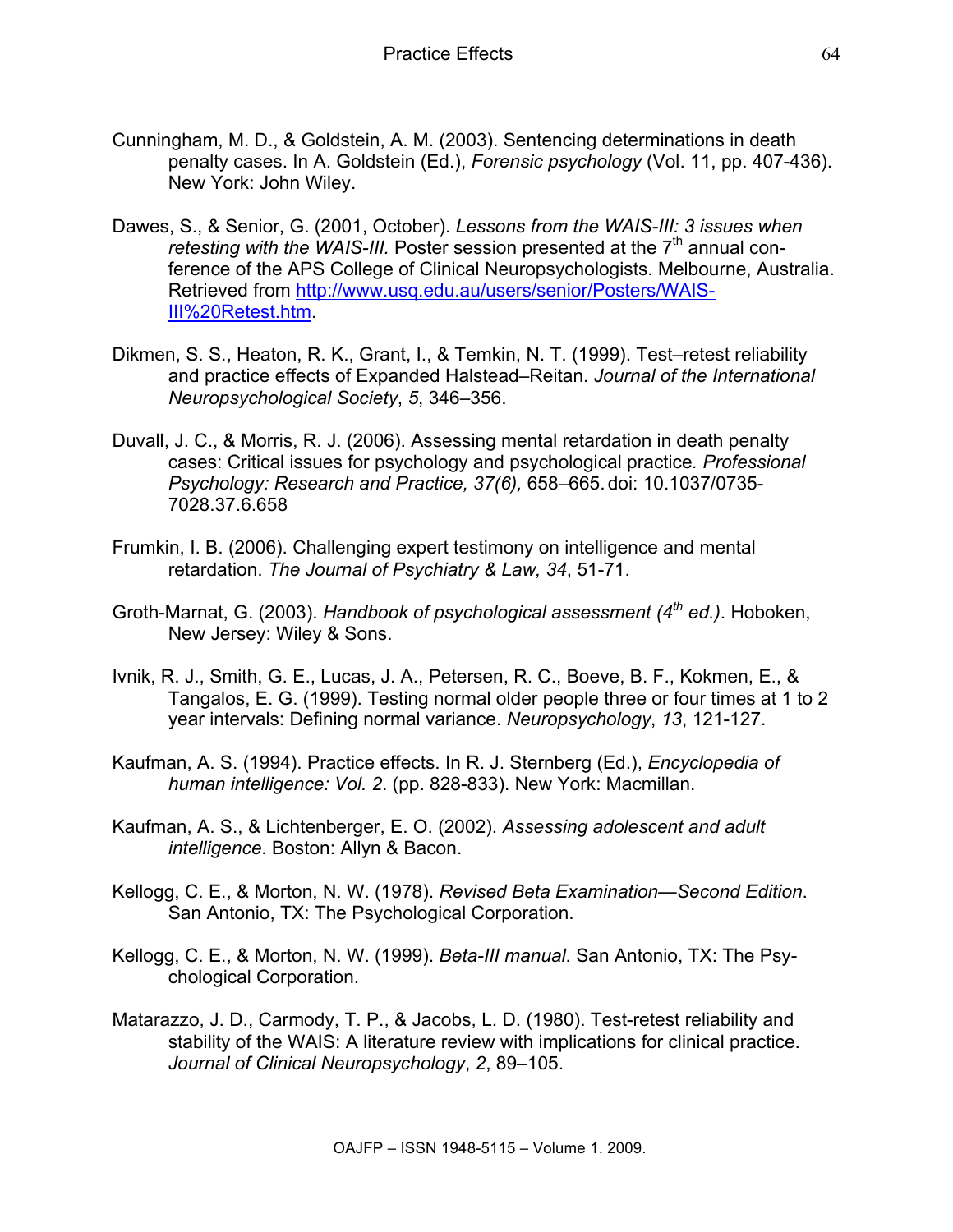- Matarazzo, J. D., & Prifitera, A. (1989). Subtest scatter and premorbid intelligence: Lessons from the WAIS-R standardization sample. *Psychological Assessment, 1,* 186-191.
- Mitrushina, M., & Satz, P. (1991). Effect of repeated administration of a neuropsychological battery in the elderly. *Journal of Clinical Psychology 47(6)*, 790-801.

*Murphy v. Oklahoma*, Okla. Crim. App. LEXIS 37 (Sept. 4, 2002).

- Rapport, L. J., Brines, D. B., Axelrod, B. N., & Theisen, M. E. (1997). Full scale IQ as mediator of practice effects: The rich get richer. *The Clinical Neuropsychologist*, *11(4),* 375-380.
- Roid, G. H. (2003). *Stanford–Binet intelligence scales, fifth edition, technical manual.* Itasca, IL: Riverside.
- Roid, G. H., & Barram, R. A. (2004). *Essentials of Stanford-Binet intelligence scales (SB5) assessment*. John Wiley and Sons.
- Ronnlund, M., & Nillson, L.G. (2006). Adult life span patterns in WAIS-R Block Design performance: Cross sectional versus longitudinal age gradients and relations to demographic factors. *Intelligence, 34*, 63-78.
- Sattler, J. M. (2001). Assessment of children: Cognitive applications (4<sup>th</sup> ed.). San Diego: Jerome M. Sattler Publisher, Inc.
- Savage, D. G. (2007, June 11). IQ debate unsettled in death penalty cases. *Los Angeles Times*. Retrieved from http://www.probono.net/deathpenalty/news/article.150133- IQ Debate Unsettled in Death Penalty Cases.
- Sbordone, R. J., Saul, R. E., & Purisch, A. D. (2007). *Neuropsychology for psychologists, health care professionals, and attorneys (3rd ed.)*. CRC Press.
- Shatz, M. W. (1981). WAIS practice effects in clinical neuropsychology. *Journal of Clinical Neuropsychology, 3*, 171-179.
- Soares, L. M. (n.d.). [Review of the test Beta-III]. In *the sixteenth mental measurements yearbook*. Retrieved from EBSCOHost Mental Measurements Yearbook database.
- Theisen, M. E., Rapport, L. J., Axelrod, B. N., & Brines, D. B. (1998). Effects of practice in repeated administrations of the Wechsler Memory Scale—Revised in normal adults. *Assessment*, *5,* 85-92.